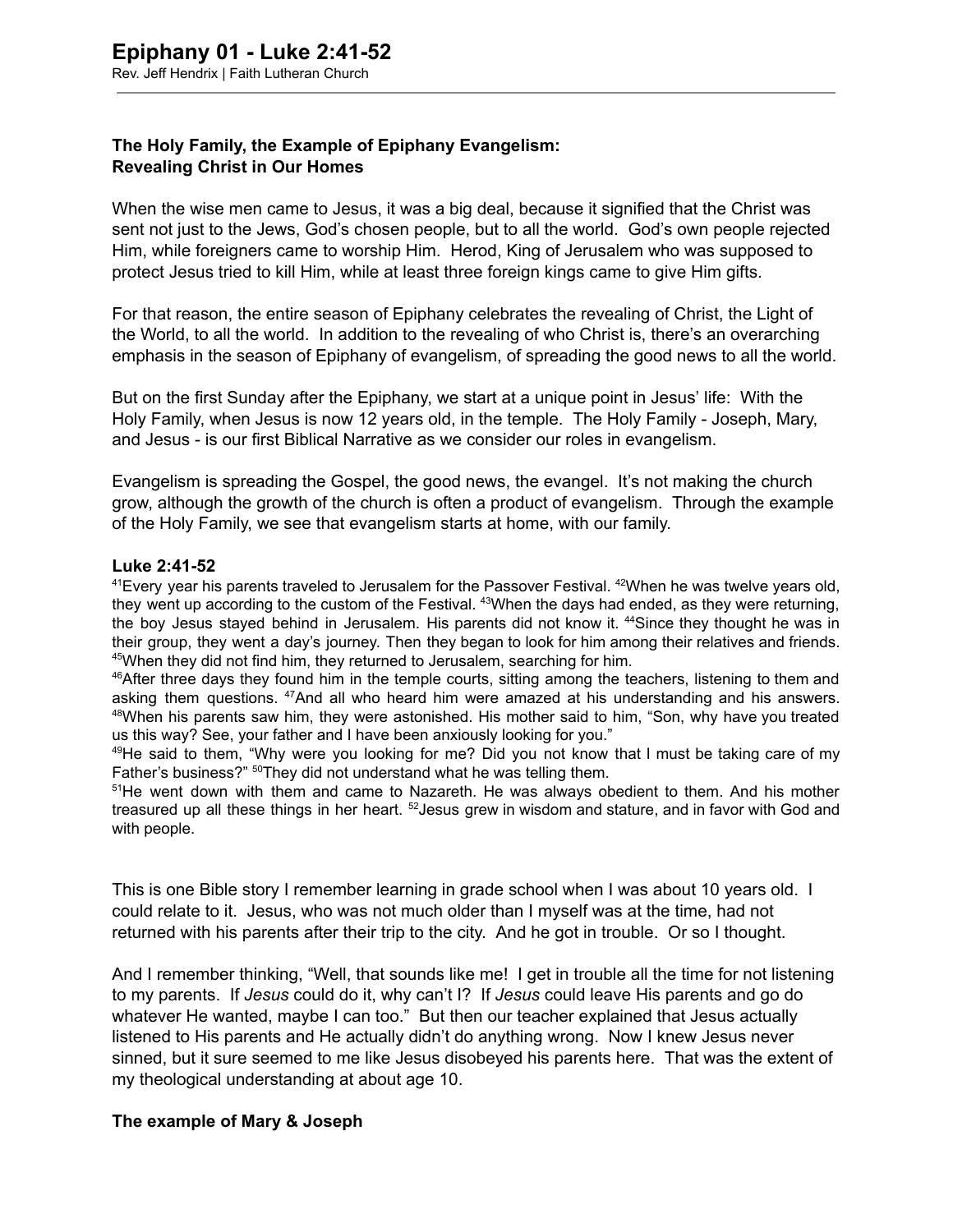But what I didn't understand when I was 10 was that Jesus was a much better example than I imagined, He was a perfect one, and more than that, He was the One who sanctified my feeble attempts to imitate His example. And also what I didn't understand then, was that even at 10 years old I had more in common with Mary and Joseph.

Parents, have you ever lost your keys, and then blamed your kids because you know they liked to play with them - even though you have no evidence that they actually took them? But you became overly anxious and so you blamed them anyway?

That's kind of what happened here. Mary and Joseph *lost* Jesus! It's not that Jesus deceitfully hid from them and left. *They* were negligent. In fact our text says they went a whole day without knowing where He was, looking for Him, or even asking anyone where He was. They had probably left Him with some relatives or friends (whose vocation was not to look after their Son) and then packed up and started on the journey home.

Mary and Joseph, unlike their Son, were not perfect. They sinned. They both neglected their duties as parents at times and they become overly and sinfully anxious.

But before we criticize Mary and Joseph too much, we also see that they serve as a good example for us.

First, they took time out of their busy lives to go to the temple, to be where God gives His grace. In our narrative today, they are attending the feast of the Passover in Jerusalem This was one of three yearly trips they would have made to the temple (for Passover, Pentecost, and the Feast of Tabernacles), in addition to their regular synagogue life in their hometown of Nazareth.

It was a 5 day walk from Nazareth to Jerusalem, *if* the roads were good and not too clogged with travelers. The closer you got to Jerusalem, more pilgrims were going in and out for the feast, so the slower travel would be trying to accommodate everyone on the narrow dirt roads. Along the way from Nazareth to Jerusalem, wild beasts were a threat. Worse than lions were the unpredictable Syrian bears in the hills. Far more likely however were attacks by bandits along lonely stretches, as described in the parable of the Good Samaritan.<sup>1</sup>

The boy Jesus probably would have witnessed or heard about such things over His six trips back and forth every year. So, to escape these potential dangers, families traveled in caravans called "synods" in our text. The word *synod* literally means "walking together" and that's what these people would do, in order to increase their odds of actually reaching Jerusalem. They'd have to walk together in a synod if they were going to make it to the temple.

And remember, Jerusalem was the place where Herod lived, the ruler who had enviously tried to kill Jesus as an infant after He learned from the wise men about this new king. Every trip back to Jerusalem for Mary, Joseph, and Jesus was potentially life-threatening. But the study of God's Word and worshipping at the temple was more important than anything else in their lives.

30 days - one whole month of their year was spent on the road just to get to and from the temple. On top of that they would spend another week actually in Jerusalem for each of the

<sup>&</sup>lt;sup>1</sup> http://www.christianitytoday.com/history/issues/issue-59/on-road.html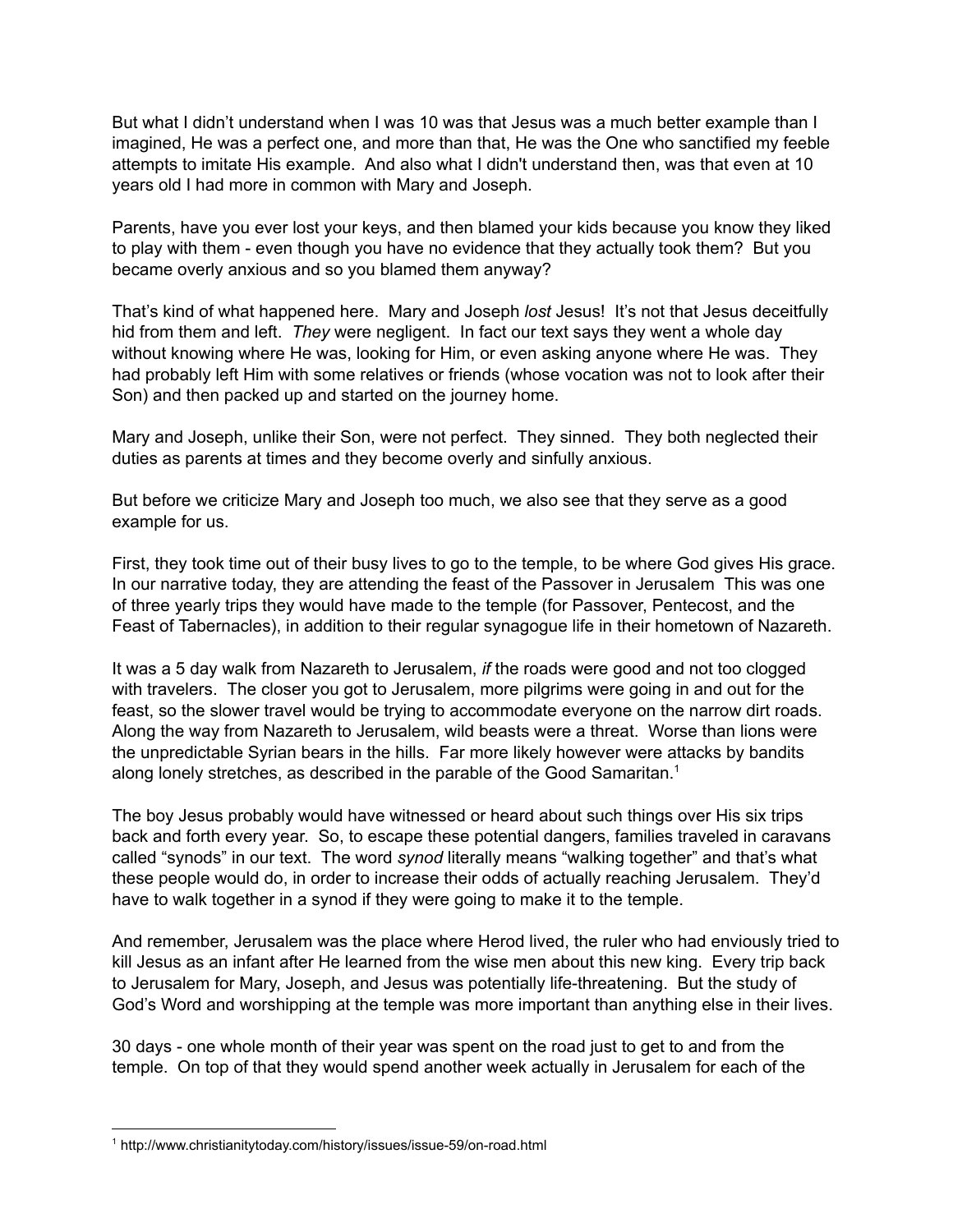three festivals. And don't think that this was easy because it was part of their culture. For Joseph, this meant giving up about two whole months of carpentry work per year.

So, we see how first they sacrificed in order to come to the temple or church regularly. But there's something else in our text that happens that's very amazing, and from it we can infer something about Mary and Joseph's religious life at home.

Our text says that when the boy Jesus was in the temple, "all who heard him were amazed at his understanding and his answers." Well, yeah, of course, He's God right? Yes, but, He's also true Man. And Jesus isn't using His powers as God here, He's not performing a miracle. Jesus' first miracle recorded in Scripture doesn't come until 21 years later, when Jesus turns water into wine at the wedding at Cana (which happens to be our account for next week). Everything Jesus knows here at the temple, He learned, as a normal 12-yr old boy..

This is knowledge Jesus has been taught by Mary and Joseph at home. Now of course Jesus is perfect, so He had been perfectly studying God's Word, but Jesus also obeyed His parents, did what they asked Him and followed their example.

So not only did Mary and Joseph make going to church a priority, they made sure to catechize their Child at home. Their example is the vocation and duty of all parents.

We have a tendency in our day to think of religious instruction as just another subject that kids need to learn, but one that the church takes care of through Catechism Class. This really couldn't be any further from the truth. The duty of catechizing isn't the church's; it's the parents. Catechism class at church is really only to make sure the basics are understood. In fact, Martin Luther began his catechism with these words: "as the head of the family shall teach them to his household."

Epiphany is about the promise of the Savior being spread to all the world. It's evangelism. And evangelism starts at home. Evangelism doesn't start at church, but it does lead there, as Mary and Joseph and Jesus show. Teaching your family at home and bringing your family to church is the most important way you can evangelize.

Mary & Joseph weren't perfect, but they were faithful parents who made the study of God's word their number one priority. Mary & Joseph's example should put us to shame.

**But the example of Jesus also shows us something even better.** Jesus isn't just our example, He's our substitute. It shows us that what He does in the temple, He does for us. Jesus didn't need to be there. But He's there, three times a year, for the Passover, Pentecost, and the Feast of Tabernacles. Jesus was fulfilling each festival for us. He's keeping the Law, because we couldn't.

And as Jesus is in the temple for each of these feasts, as He is studying Scripture, is learning all these things about Himself. He is learning of His difficult road to the cross. He is learning of His suffering and eventual death. He is learning of His sacrifice on our behalf, of Him making His temple in our hearts through faith, sanctifying our neglection of our duties through repentance and forgiveness.